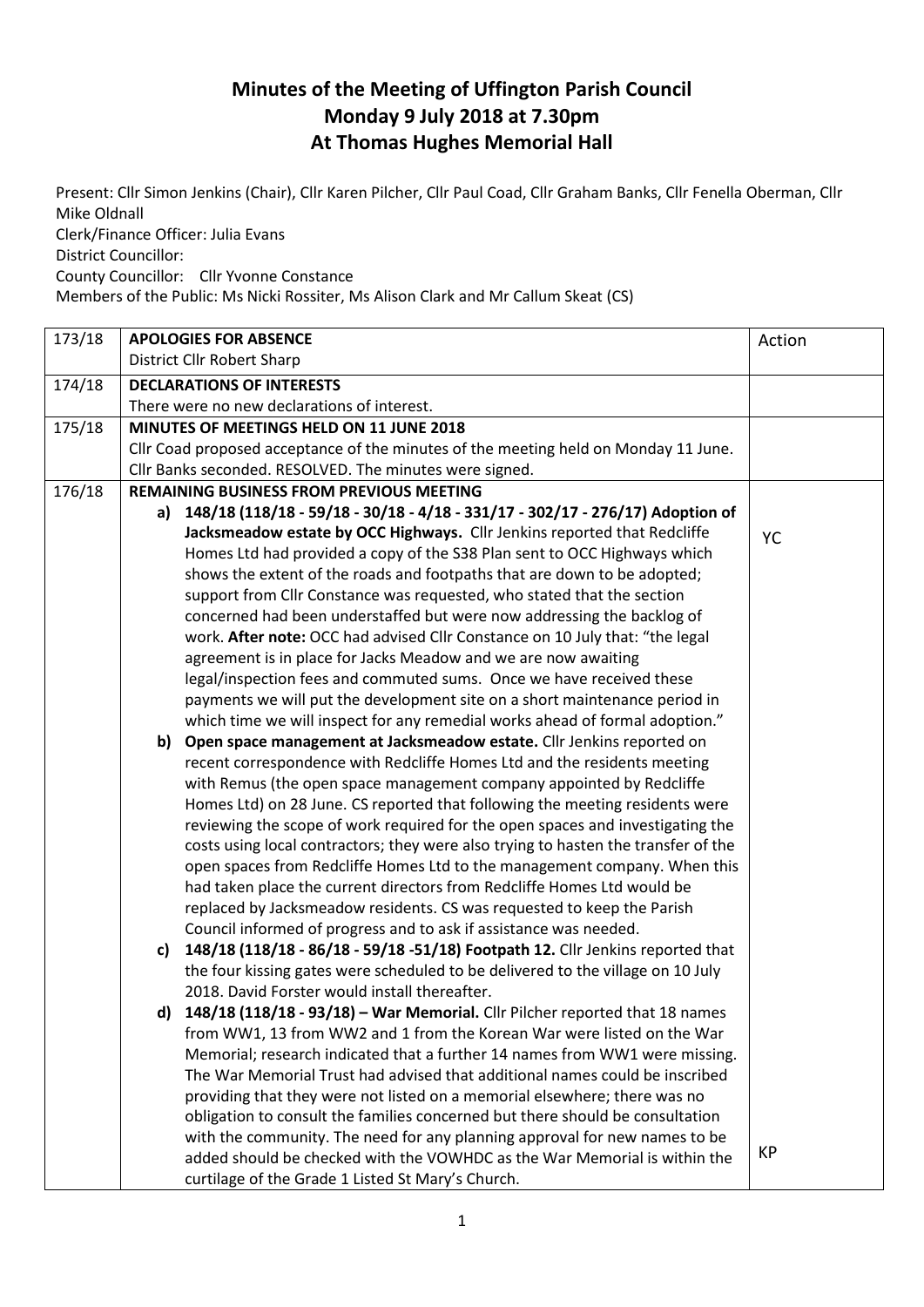| 177/18 | <b>COUNTY COUNCILLORS REPORT</b>                                                                                          |         |
|--------|---------------------------------------------------------------------------------------------------------------------------|---------|
|        | The general OCC report had been circulated prior to the meeting. Cllr Constance<br>a)                                     |         |
|        | drew particular attention to the shared service arrangements between OCC and                                              |         |
|        | Cherwell District Council - which is subject to final approval by both councils.                                          |         |
|        | b) Local Plan Parts 1 and 2. Cllr Constance is very concerned at infrastructure                                           |         |
|        | issues in the Fyfield / Tubney / Kingston Bagpuize area; these will be discussed                                          |         |
|        | at a meeting on 24 July. The large allocations of new housing, with many new                                              |         |
|        | residents travelling to Harwell, is giving rise to major traffic problems in the                                          |         |
|        | Marcham and Frilford areas; the traffic on the A420 is so bad that extra 66                                               |         |
|        | buses are required and 'just in time' deliveries to car factories in Swindon are                                          |         |
|        | affected.                                                                                                                 |         |
|        | Roads. Cllr Constance was pleased that the OCC Highway Maintenance<br>C)                                                  |         |
|        | factsheet for Summer 2018 had been circulated and agreed to check on the                                                  |         |
|        | programming of the resurfacing of Craven Common promised for July.                                                        |         |
|        | Pedestrian safety at Britchcombe Farm. With 1,000 campers on site last<br>d)                                              |         |
|        | weekend and the weekend before, Cllr Constance was very concerned at road                                                 |         |
|        | safety. After note: OCC Highways have responded that 'pedestrians in                                                      |         |
|        | carriageway' warning signs should be installed within 3 to 4 weeks.                                                       |         |
|        | Cllr Priority Fund. Cllr Constance reported that her fund amounted to £15,000<br>e)                                       |         |
|        | and she was hoping to receive bids before October 2018.                                                                   |         |
|        | Uffington & Baulking Neighbourhood Plan. Progress is reported in Item 182/18<br>f)                                        |         |
|        | below.                                                                                                                    |         |
| 178/18 | <b>DISTRICT COUNCILLORS REPORT</b>                                                                                        |         |
|        | (No report)                                                                                                               |         |
| 179/18 | <b>POLICE REPORT</b>                                                                                                      |         |
|        | The Faringdon Neighbourhood Team newsletter for July 2018 had been circulated.                                            |         |
| 180/18 | <b>OPEN FORUM</b>                                                                                                         |         |
|        | Following a recent death in Uffington, Ms Nicki Rossiter and Ms Alison Clark stated that                                  |         |
|        | there was a strong need for a defibrillator in the village; they discussed a number of                                    |         |
|        | possible locations and volunteered to start a fundraising campaign. The principle was                                     |         |
|        | agreed and it was decided that the funds would be held by the Parish Council in a ring-                                   | SI / KP |
|        | fenced account, to be applied to the annual maintenance needs of a defibrillator. The                                     |         |
|        | project will be taken forward by Cllrs Pilcher and Jenkins.                                                               |         |
|        | <b>ONGOING PROJECTS</b>                                                                                                   |         |
| 181/18 | <b>Land Registry</b>                                                                                                      |         |
|        | The solicitors have reported that the Land Registry is still working on the Parish                                        |         |
|        | Council's claim to the Old School Room title and there is no news concerning the claim<br>to title for the Burial Ground. |         |
| 182/18 | <b>Creation of a Neighbourhood Plan</b>                                                                                   |         |
|        | Cllr Oldnall reported that the UB NP Steering Group is to meet on 12 July to review the                                   |         |
|        | comments made to the public consultation on the pre-submission draft of the Plan                                          |         |
|        | which had finished on 26 June. There was concern on the VOWHDC's interpretation of                                        |         |
|        | 'open countryside' as regards the siting of potential new dwellings in the Plan area and                                  |         |
|        | their reluctance to define the 'built area' of either village.                                                            |         |
| 183/18 | <b>TBSM Update</b>                                                                                                        |         |
|        | Trust Deed. The draft variation to the 1989 Trust Deed will be tabled for<br>a)                                           |         |
|        | approval / signature at the next meeting of the Uffington Museum Trustees on                                              |         |
|        | 6 August.                                                                                                                 |         |
|        | b) UMT lease. This is awaiting completion by the solicitors.                                                              | SJ      |
|        | Museum update. Cllr Pilcher reported:<br>c)                                                                               |         |
|        | 1) The annual inspection of the roof space had been completed on 19 June                                                  |         |
|        | 2018; there were no concerns.                                                                                             |         |
|        | There had been 32 visitors over the last weekend, but footfall overall<br>2)                                              |         |
|        | was disappointing, despite signs now being placed at the National Trust                                                   |         |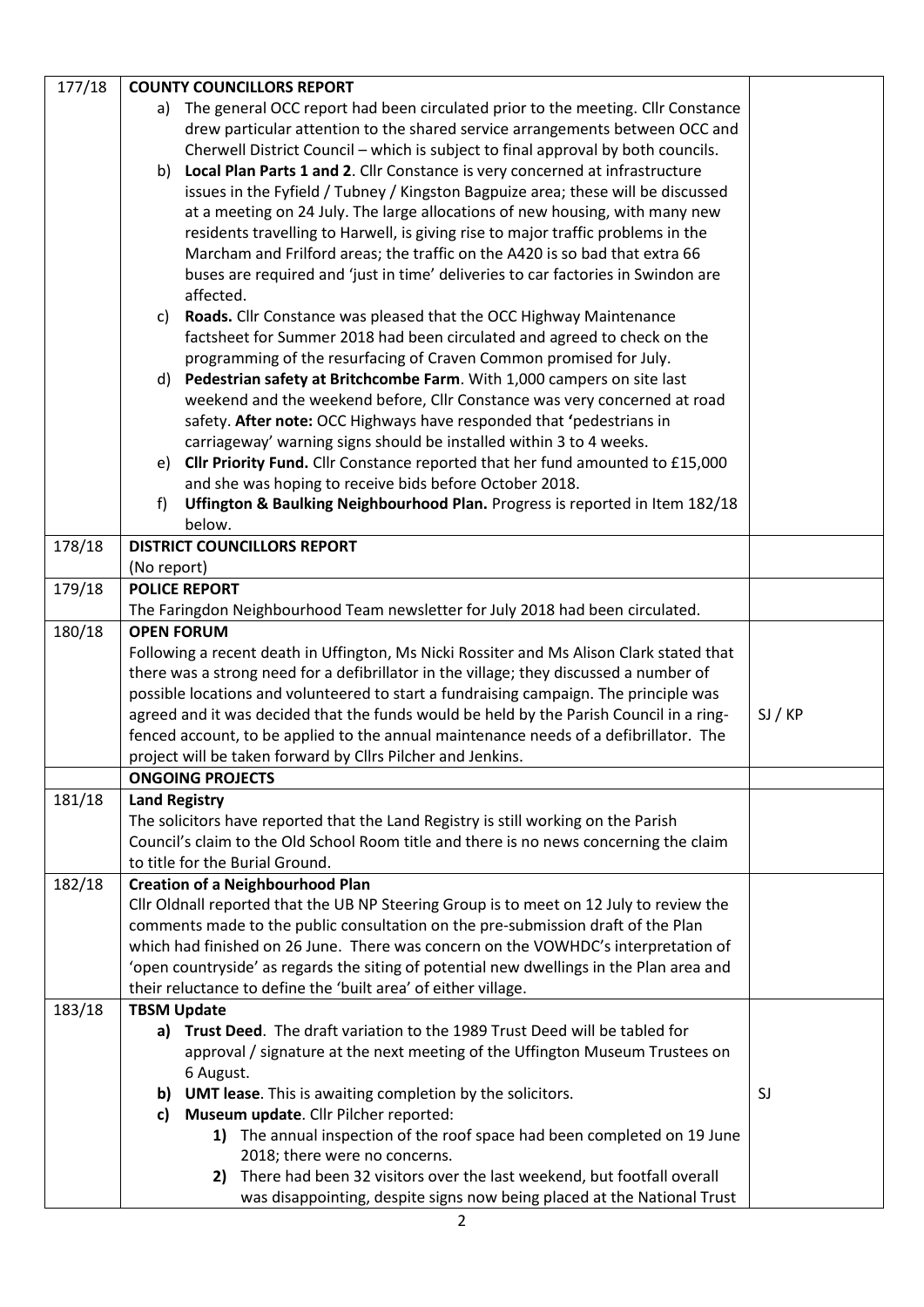|        | car park and at Britchcombe Farm tea rooms; income from sales and                                  |       |
|--------|----------------------------------------------------------------------------------------------------|-------|
|        | donations was, however, holding up.                                                                |       |
|        | The original 1,000 leaflets for the Village Trail had been used and a re-<br>3)                    |       |
|        | print was in hand.                                                                                 |       |
| 184/18 | <b>Old Schoolroom Repairs</b>                                                                      |       |
|        | a) An up-to-date funding report had been circulated and a review meeting with                      |       |
|        | the architects and the builder was scheduled for 11 July, at the four week point                   |       |
|        | in the project. Subject to confirmation at this meeting, it appeared that no new                   |       |
|        | structural issues had yet been identified.                                                         |       |
|        | It was agreed that, subject to individual consent, any organisation / trust /<br>b)                |       |
|        | charity etc which had contributed over £500 would be listed publicly to show                       |       |
|        | the Parish Council's gratitude. It would be important to ensure that the text                      | SJ    |
|        | should also reflect the Parish Council's gratitude to all individuals who had                      |       |
|        | made a contribution, of whatever size. The design and format of this                               |       |
|        | acknowledgement remains to be agreed.                                                              |       |
| 185/18 | <b>S106 Contributions</b>                                                                          |       |
|        | Cllr Oberman reviewed her suggestions for new benches, which she had obtained in                   |       |
|        | response to requests for more benches in or near the playground. It was agreed that                |       |
|        | there should be one inside the playground (with a back) and a double, S-shaped, bench              |       |
|        | (without a back) outside the playground. She would send further details including costs            |       |
|        | to Cllr Jenkins, to work up a case for the money to be released by VOWHDC.                         | FO    |
|        | <b>PLANNING MATTERS</b>                                                                            |       |
| 186/18 | General. On 1 June 2018 the Government introduced a new means for developers to                    |       |
|        | secure a planning permission on land for developments of between one and nine                      |       |
|        | houses. Developers can now apply to the District Council for PIP (Planning Permission in           |       |
|        | Principle) for housing development on a site and if this is granted then they follow up            |       |
|        | with an application for TDC (Technical Details Consent). Once PIP has been granted, the            |       |
|        | Local Planning Authority cannot revisit the principle of development and can refuse TDC            |       |
|        | only for "justifiable reasons". The developer enjoys the right of appeal against both PIP          |       |
|        | and TDC being refused or determined outside the stipulated timeframes, which have                  |       |
|        | been shortened from 21 to 14 days. It was agreed that should such an application need              |       |
|        | to be reviewed quickly, an extraordinary meeting of available members of the Parish                |       |
|        | Council would be called by the Clerk.                                                              | Clerk |
| 187/18 | Appeal reference APP/V3120/W/18/3197431 - Land adjacent to Manor House. It was                     |       |
|        | agreed that the Parish Council would stand by its earlier recommendation that this                 |       |
|        | application should be refused. A response to this effect is to be uploaded to the                  | Clerk |
|        | website.                                                                                           |       |
| 188/18 | Craven Yard - New garage. The matter is still with the enforcement team; Cllr Sharp                |       |
|        | had advised that a planning application to regularise the existing structure is in                 |       |
|        | preparation.                                                                                       |       |
| 189/18 | Update on outstanding planning applications:                                                       |       |
|        | a) P18/V0865/FUL - Former Post Office, Broad Street. Proposed new dwelling                         |       |
|        | with access. Permission granted.                                                                   |       |
|        | P18/V1197/FUL - Creslu, Woolstone Road. Proposed new dwelling. Not yet<br>b)                       |       |
|        | determined.                                                                                        |       |
|        | <b>FINANCE</b>                                                                                     |       |
| 190/18 | To consider the application from 1 <sup>st</sup> SITV Scout Group for an increase in S106 funding: |       |
|        | The revised application from 1 <sup>st</sup> SITV Scout Group for an increase to the previously    |       |
|        | approved grant of £638 to £963, for a larger trailer, was approved. Proposer: Cllr                 | SJ    |
|        | Pilcher, seconded by Cllr Banks. RESOLVED. This is subject to agreement from the two               |       |
|        | other agencies also contributing; the Scout Group to be notified accordingly.                      |       |
| 191/18 | To approve July payments and sign cheques: Cllrs Jenkins and Pilcher proposed and                  |       |
|        | seconded approval of payments totalling £18,953.55. RESOLVED. A full list of payments              |       |